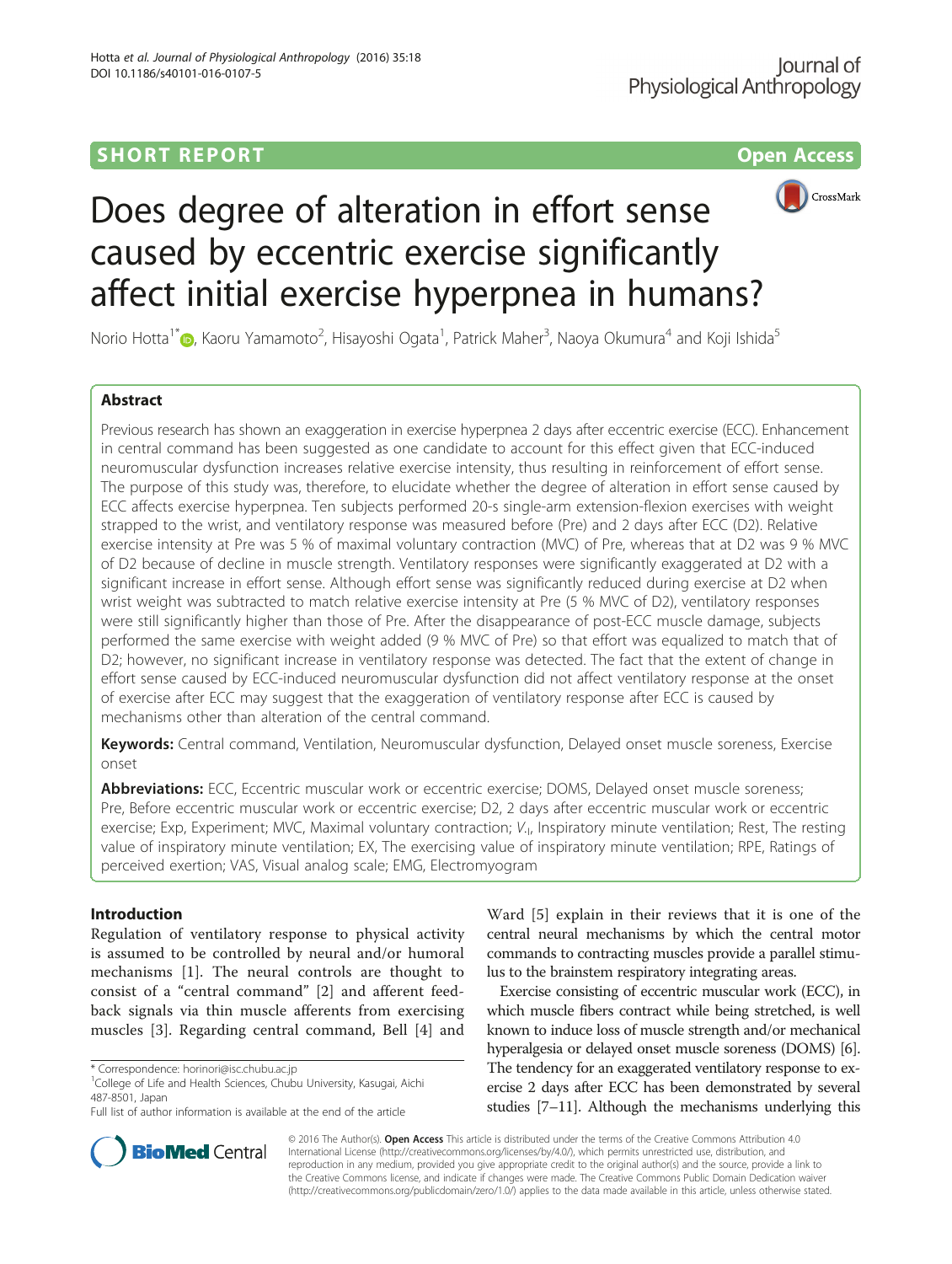<span id="page-1-0"></span>ventilatory response have not been fully elucidated, prior research points to an enhancement in the central command as a candidate to account for this phenomenon [\[7, 9](#page-4-0), [10](#page-4-0)]. The reason for this is because ECC-induced neuromuscular dysfunction increases relative exercise intensity, thus resulting in a reinforcement in central motor commands that subsequently increases effort sense [\[12](#page-4-0)], and many researchers presume that effort sense and central command might alter in parallel (e.g., [\[13, 14](#page-4-0)]).

In the present study, we aimed to reveal the effects of ECC-induced increases in relative exercise intensity or effort sense on exercise hyperpnea. To eliminate the effects of metabolic factors (e.g., chemoreflex and muscle metaboreflex) on ventilatory response and focus on neural mechanisms of ventilatory control (e.g., central command), we observed ventilatory responses at the onset of exercise (phase I) in the same way as in previous studies [[15](#page-4-0), [16](#page-4-0)].

#### Methods

Eight men and two women [age  $23.4 \pm 5.4$  years (mean  $\pm$ SD), height  $168.4 \pm 7.0$  cm, body mass  $66.5 \pm 8.6$  kg]

volunteered to take part in this study. All subjects provided written consent after being informed of the experimental protocol and potential risks involved in their participation. This study received the approval of the Human Research Committee of Research Center of Health, Physical Fitness and Sports of Nagoya University.

A single-arm flexion-extension exercise, the same as that used in our previous study [\[17](#page-4-0)], served as the basis for data collection and ventilatory response measurements. Briefly, subjects sat with a weight belt equivalent to 5 % of their maximal voluntary isometric elbow flexion (MVC) strength strapped to their wrist (regular weight trial). MVC strength was measured while seated with the elbow at 90° utilizing a load cell and a strain amplifier [[17](#page-4-0)] or a muscle strength dynamometer. Each subject flexed and extended his/her elbow joint once per second for 20 s.

Subjects visited the laboratory four times. First, preliminary testing was carried out to familiarize the subjects with experimental procedures. The second visit involved measurement of ventilatory response to exercise (Pre),



Fig. 1 Rationale of the experimental design, hypothesis, and summarized results. For example, if maximal voluntary contraction (MVC) strength decreased from 20.0 kg [in which a 1.0-kg weight belt (5 % of 20.0 kg) was used during the regular weight trial (Regular or Reg) for measuring ventilatory response (V.<sub>I</sub>) before eccentric exercise (ECC) (Pre)] to 11.1 kg 2 days after ECC (D2) in experiment (Exp) 1, relative exercise intensity (weight belt/MVC strength) would increase to 9 % (1.0 kg/11.1 kg  $\times$  100) presumably with an increase in effort sense. The reason for this is that greater motor command outputs would be necessary to perform the regular weight trial because of reduced tension developments in muscle fibers damaged by ECC. Then, the relative exercise intensity would be expected to return to 5 % MVC during the subtracted weight trial (Subtracted or Sub) in which a 0.6-kg weight belt was used (5 % of 11.1 kg), and subsequently, effort sense would also be expected to return to the Pre level. In Exp 2, for instance, MVC strength is assumed to have already recovered from 11.1 to 20.0 kg. The ECC-induced increase in relative exercise intensity (9 % MVC = 1.0 kg/11.0 kg × 100) was reproduced by the added weight trial (Added or Add). In the trial, a 1.8-kg weight belt (9 % of 20 kg) would be utilized, conceivably resulting in the same level of effort sense as that in the regular weight trial at D2 without any influence from muscle damage and/or pain. As demonstrated by previous studies (e.g., [[13](#page-4-0), [14, 21\]](#page-4-0)), effort sense could reflect the conscious awareness of the motor command sent to exercising muscles and effort sense and "central command" might be altered in parallel. Hence, we hypothesized that alteration in effort sense resulting from the change in relative exercise intensity caused by ECC-induced loss of muscle strength affects V.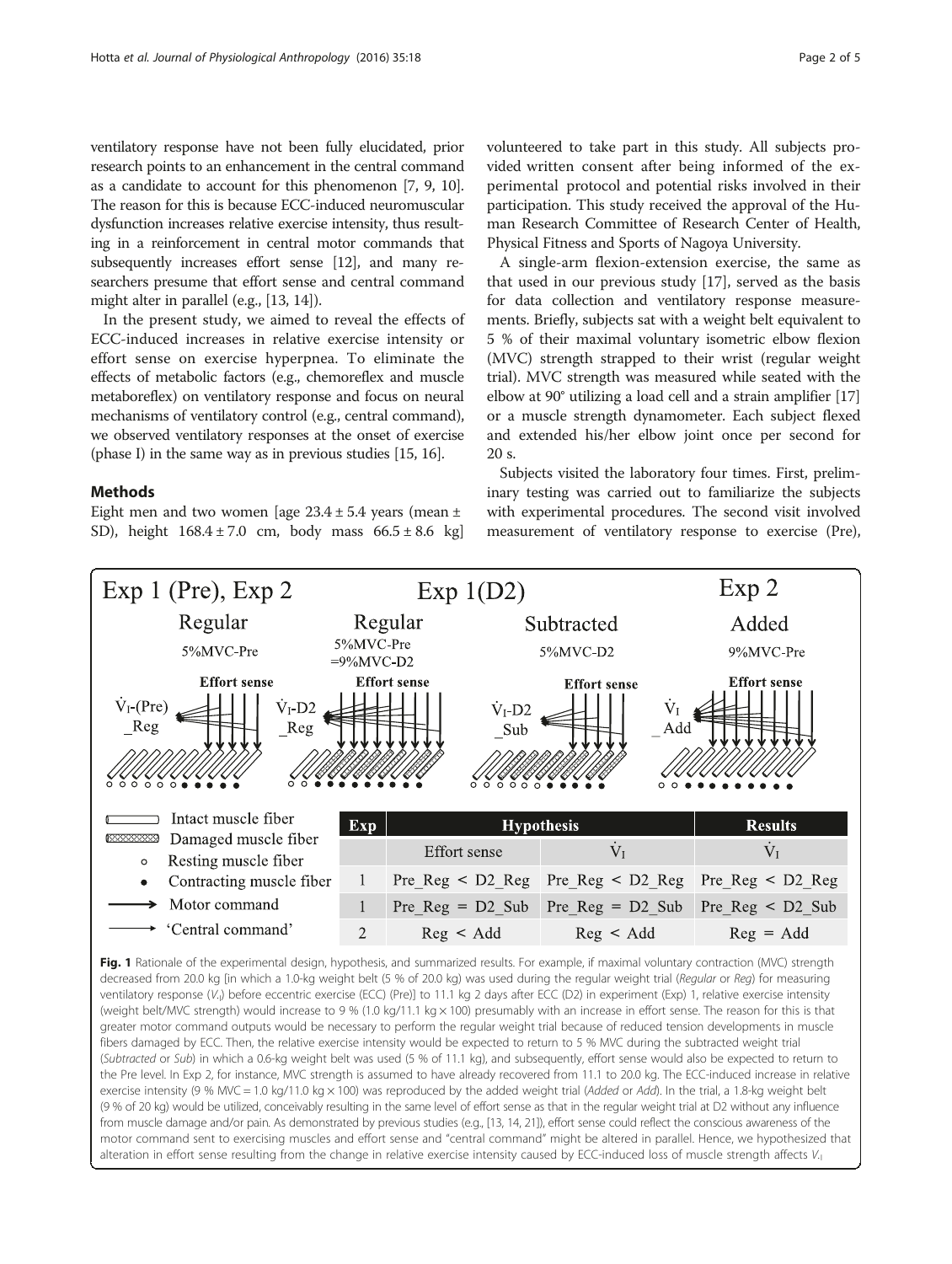<span id="page-2-0"></span>which was carried out just prior to subjects performing ECC in which the subjects completed three to six sets of 10 eccentric actions using a dumbbell set at 25–50 % of MVC strength [\[17\]](#page-4-0). During the third visit, 2 days after ECC (D2), experiment (Exp) 1 was carried out to examine whether exaggerated ventilatory response changes if the relative exercise intensity resulting from ECC-induced muscle strength loss was "subtracted" to match the Pre intensity level (subtracted weight trial). Experiment 2 was performed during the final visit, after the effects of ECC would have disappeared, thus allowing for examination of whether ventilatory response alters under undamaged muscle state when relative exercise intensity is "added" to match the D2 level of ECC-induced muscle strength loss (added weight trial). The rationale of the experimental design and our hypothesis are summarized in Fig. [1.](#page-1-0)

Each subject repeated the exercise four to eight times. Breath-by-breath inspiratory minute ventilation  $(V_{\text{I}})$ data were aligned with the onset of exercise and then linearly interpolated between each breath to yield data at 1-s intervals [[16](#page-4-0)]. Afterwards, ensemble averaging was carried out. As in our previous study [[17\]](#page-4-0), we defined the average for 30 s before the start of exercise as the resting value of  $V_{\text{I}}$  (Rest) and the mean for the first 15 s of exercise as the exercising value of  $V_I$  (EX).



belts for the exercise were reduced so that the relative exercise intensity was equalized to that of the regular weight trial at Pre. The values of  $V<sub>1</sub>$  at Rest were the means for 30 s before the start of the trial. The values of  $V<sub>1</sub>$  at EX were the means for the first 15 s during each trial. Values are expressed as means  $\pm$  SE ( $n = 10$ ). Asterisks represent significant difference between Rest and EX ( $P < 0.05$ ). Daggers represent significant difference compared to the regular weight trial at Pre  $(P < 0.05)$ 

A questionnaire for ratings of perceived exertion (RPE) to estimate the effort sense during exercise was used in previous studies (e.g., [\[13\]](#page-4-0)). There was also a study that utilized RPE as a subjective index of central command [[14](#page-4-0)]. We asked our subjects to indicate their RPE on the Borg scale [[18](#page-4-0)] immediately after each exercise. We also evaluated the degree of muscle pain immediately after each exercise [\[17](#page-4-0)] using a visual analog scale (VAS) that had a 100-mm line with "no pain" on one end and "worst pain imaginable" on the other end [[19](#page-4-0)]. The mean Borg scale ratings or VAS for each subject were then calculated and used as individually representative values.

A supplementary experiment was carried out for measurements in four additional healthy male volunteers  $(21.0 \pm 1.4 \text{ years}, 170.8 \pm 6.1 \text{ cm}, \text{ and } 69.5 \pm 9.9 \text{ kg})$ to confirm whether central motor drive and/or motor unit recruitment during the 20-s single-arm flexion-extension exercise varied between before and after ECC. The subjects performed the exercise five times. An electromyogram (EMG) was obtained from elbow flexor muscles using an active electrode and the signals were amplified, filtered (high pass 15 and low pass 500 Hz), and sampled at 1000 Hz. The sampled signals were full-wave rectified, averaged by each of the 20 elbow flexion-extension signals that were measured by a goniometer, and normalized to the EMG obtained during the MVC [\[20](#page-4-0)]. Ensemble averaging was carried out across five repetitions, and then, a mean of 20 averaged rectified values during the exercise was used as an individually representative value. The electrode position was marked so that it could be placed in a nearly identical spot before and after ECC.

For statistical analysis, we performed multivariate ANOVAs with repeated measures. Factors included "experiment" (Exp 1 and 2), "transition" (Rest and EX), and "trial" (regular, subtracted, and added weight trials). Factors were chosen in order to allow for particular comparisons. If a significant  $F$  value was observed in ANOVA, a Newman-Keuls post hoc test was used to identify specific differences. For paired-sample comparison, a paired  $t$  test was used for data that were normally distributed and a Wilcoxon signed-rank test was used for data that were not normally distributed. Statistical analyses were carried out using StatView 5.0 and SPSS 14.0 software, and the level of significance was set at 5 %. All values are expressed as means ± SE.

## Results and discussion

After ECC, MVC strength in all subjects declined from 27.1  $\pm$  2.5 kg at Pre to 15.4  $\pm$  1.5 kg at D2 (*P* < 0.0001). Additionally, muscle pain evaluations via a VAS showed that DOMS appeared in all subjects at D2 (from  $0.0 \pm 0.0$  mm at Pre to  $54.5 \pm 8.0$  mm at D2,  $P = 0.005$ ).

Data were collected during exercise sessions in which subjects' wrists were fitted with weight belts equivalent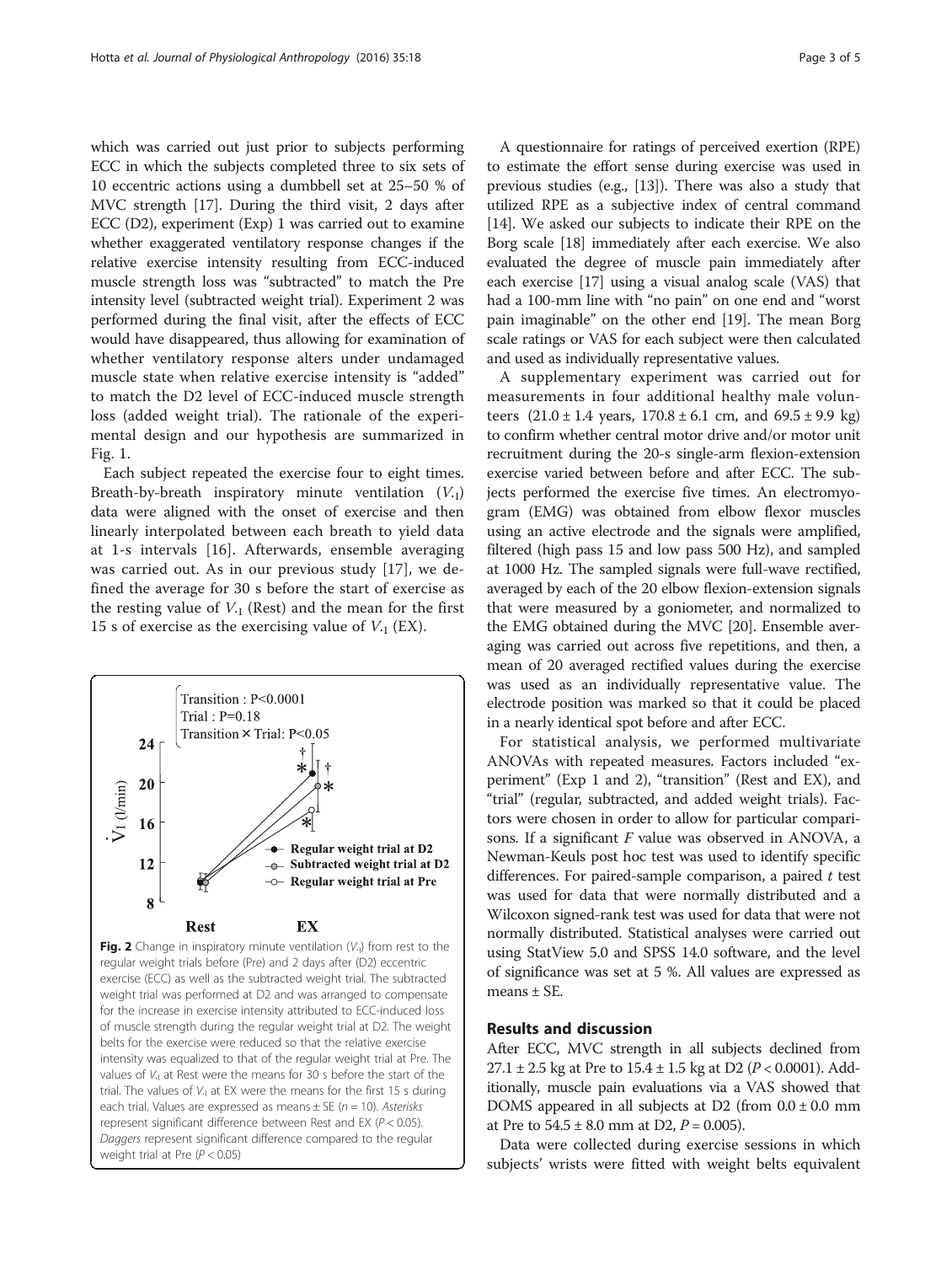<span id="page-3-0"></span>

to 5 % of their MVC strength at Pre (average weight  $=$ 1.4 kg). Reflecting previous studies [\[7](#page-4-0)–[11\]](#page-4-0), a significant increase in V.<sup>I</sup> response was detected at D2 compared with that at Pre  $(P < 0.05)$  (Fig. [2](#page-2-0)); however, relative exercise intensity increased at D2 because the same weight belt used at Pre [average weight = 1.4 kg (9 % MVC of D2)] was utilized despite the fact that the muscle strength declined. In fact, the EMG signal (Fig. 3) and RPE (from  $11.1 \pm 0.7$  to  $13.9 \pm 0.9$ ) at D2 during the exercise significantly  $(P < 0.05)$  increased compared with those at Pre, being in accordance with the results of prior studies [[7](#page-4-0)–[9](#page-4-0), [20](#page-4-0)]. It stands to reason that an enhancement in the central command might lie behind this phenomenon.

Immediately after initial data collection, the "subtracted weight trial" was arranged at D2. In that trial, exercise intensity was correlated to 5 % of the MVC obtained at D2 by subtracting weight from the belt (average weight = 0.8 kg). This resulted in a significant  $(P < 0.05)$  decline in the EMG signal (Fig. 3) and RPE  $(12.2 \pm 0.8)$  during the subtracted weight trial compared with that in the regular weight trial at D2. Nevertheless,  $V<sub>I</sub>$  at EX was significantly  $(P < 0.05)$  higher than that in the regular weight trial at Pre, though no significant difference in  $V<sub>I</sub>$  was detected between the subtracted weight trial and the regular weight trial at D2 (Fig. [2](#page-2-0)). Therefore, Exp 1 demonstrates that significant exaggeration in initial exercise hyperpnea occurred after ECC regardless of ECC-induced augmentations in relative exercise intensity or effort sense.

Shifting perspectives, to elucidate whether the extent of ECC-induced increases in relative exercise intensity and subsequent increases in effort sense per se affect initial exercise hyperpnea regardless of muscle state, Exp 2 was carried out under the condition in which the effects of ECC were absent. After the effects of ECC in Exp 1 had disappeared, subjects performed the following